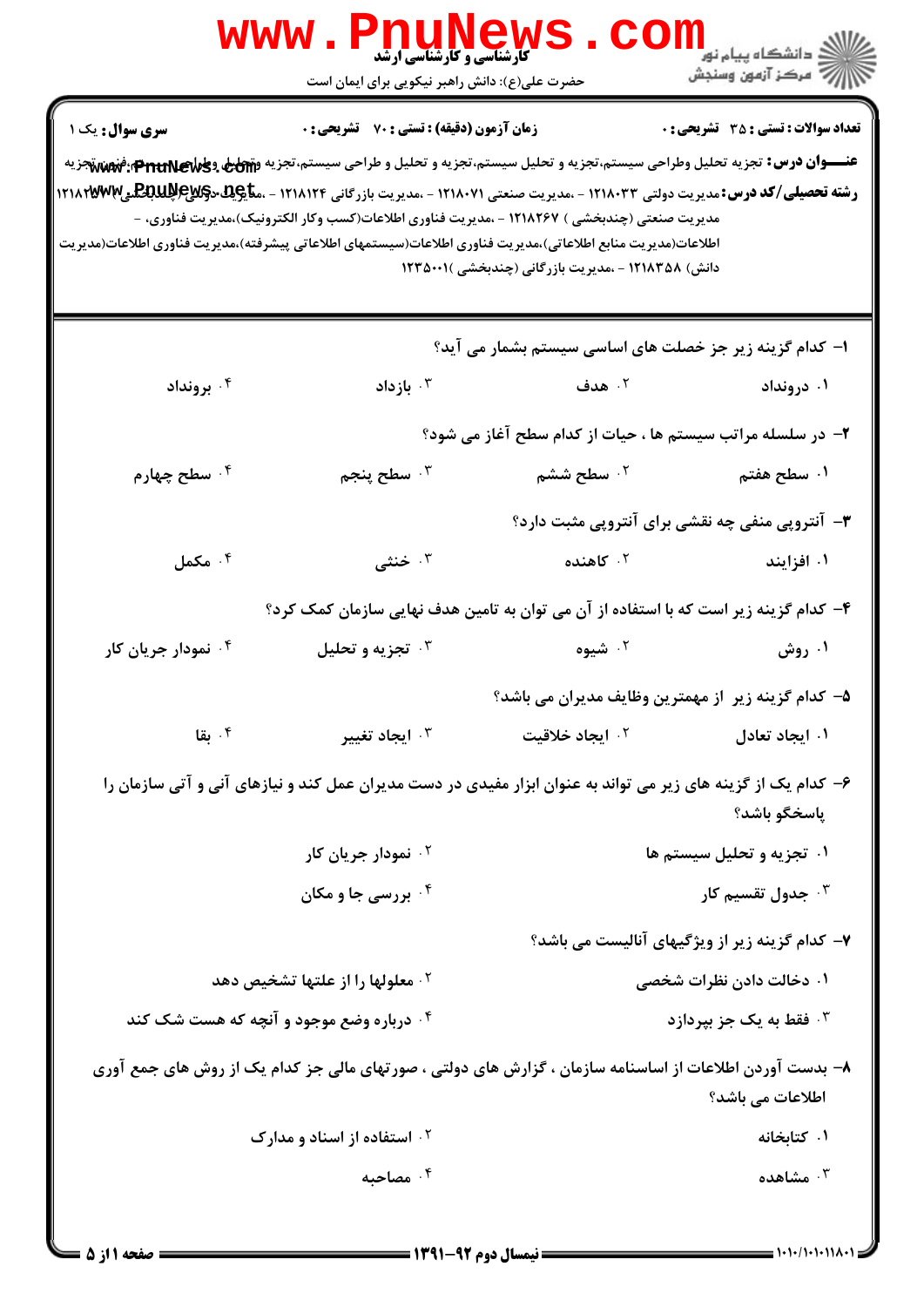|                                                                                                                                                                                                                                                                                                                                                                                                                                                   | Www.PnuNews<br>حضرت علی(ع): دانش راهبر نیکویی برای ایمان است                                                                                      |                                                                         | ر دانشگاه پیام نو <mark>.</mark><br>۱۳۸۸ -<br>۱۳۸۸ - مرکز آزمون وسنجش |
|---------------------------------------------------------------------------------------------------------------------------------------------------------------------------------------------------------------------------------------------------------------------------------------------------------------------------------------------------------------------------------------------------------------------------------------------------|---------------------------------------------------------------------------------------------------------------------------------------------------|-------------------------------------------------------------------------|-----------------------------------------------------------------------|
| <b>سری سوال : ۱ یک</b><br>عنـــوان درس: تجزيه تحليل وطراحي سيستم،تجزيه و تحليل سيستم،تجزيه و تحليل و طراحي سيستم،تجزيه و <del>Zni، وp"nu</del> ne :ڤخمن تجزيه<br><b>رشته تحصیلی/کد درس:</b> مدیریت دولتی ۱۲۱۸۰۳۳ - ،مدیریت صنعتی ۱۲۱۸۰۷۱ - ،مدیریت بازرگانی ۱۲۱۸۱۲۴ - ،م <del>تا</del> چِلقخچلانچاللهالپالیسیالا۱۲۱۸۳۳۷ - ۲۱۸۲۳۳۰<br>اطلاعات(مديريت منابع اطلاعاتي)،مديريت فناوري اطلاعات(سيستمهاي اطلاعاتي پيشرفته)،مديريت فناوري اطلاعات(مديريت | <b>زمان آزمون (دقیقه) : تستی : 70 قشریحی : 0</b><br>- ،مدیریت صنعتی (چندبخشی ) ۱۲۱۸۲۶۷ - ،مدیریت فناوری اطلاعات(کسب وکار الکترونیک)،مدیریت فناوری | دانش) ۱۲۱۸۳۵۸ - ،مدیریت بازرگانی (چندبخشی )۲۳۵۰۰۱                       | <b>تعداد سوالات : تستی : 35 تشریحی : 0</b>                            |
|                                                                                                                                                                                                                                                                                                                                                                                                                                                   | ۹- در کدام یک از روش های جمع آوری اطلاعات آنالیست می تواند به عضویت گروه در آید و نقشی را بر عهده بگیرد و در                                      |                                                                         | فعالیتهای گروه شرکت کند؟                                              |
|                                                                                                                                                                                                                                                                                                                                                                                                                                                   | ۰ <sup>۲</sup> مصاحبه                                                                                                                             |                                                                         | ۰۱ مشاهده غیر مستقیم                                                  |
|                                                                                                                                                                                                                                                                                                                                                                                                                                                   | ۰۴ مشاهده آشکار                                                                                                                                   |                                                                         | شاهده مستقیم $\cdot$ "                                                |
|                                                                                                                                                                                                                                                                                                                                                                                                                                                   | ∙۱− برای نشان دادن چگونگی تقسیم یک کل به اجزا خود از چه نموداری می توان استفاده کرد؟                                                              |                                                                         |                                                                       |
| ۰۴ فضایی                                                                                                                                                                                                                                                                                                                                                                                                                                          | دايره ای $\cdot$                                                                                                                                  | ۰۲ میله ای $\cdot$                                                      | ۰۱ خطی                                                                |
|                                                                                                                                                                                                                                                                                                                                                                                                                                                   | 11– کدام یک از سطوح یا بخشهای اساسی سازمان خارج از جریان اصلی تولیدی سازمان قرار دارد؟                                                            |                                                                         |                                                                       |
| ۰ <sup>۴</sup> بخش میانی                                                                                                                                                                                                                                                                                                                                                                                                                          | ۰ <sup>۳</sup> بخش عملیاتی                                                                                                                        | <sup>۲</sup> ۰ بخش پشتیبانی                                             | ۰۱ بخش فنی                                                            |
| ۱۲- برای طبقه بندی نیروی انسانی مشابه که افراد آن دارای ویژگی های تقریبا یکسانی دارند کدام نوع سازماندهی مفید است؟                                                                                                                                                                                                                                                                                                                                |                                                                                                                                                   |                                                                         |                                                                       |
|                                                                                                                                                                                                                                                                                                                                                                                                                                                   | سازمان تخصص $\cdot$                                                                                                                               |                                                                         | ۰۱ سازمان بر مبنای هدف                                                |
|                                                                                                                                                                                                                                                                                                                                                                                                                                                   | شازمان بر مبنای تعداد $\cdot$ به $\cdot$ $\cdot$                                                                                                  |                                                                         | شازمان بر مبنای قلمرو عملیاتی $\cdot$ ۳                               |
|                                                                                                                                                                                                                                                                                                                                                                                                                                                   | ۱۳– در کدام یک از انواع ساختارهای سازمانی افراد همه دانش و توان خود را به میدان سازمانی می آورند؟                                                 |                                                                         |                                                                       |
| ترکیبی $\cdot$ ۴                                                                                                                                                                                                                                                                                                                                                                                                                                  | ۰۳ مدولار                                                                                                                                         | <sup>۲.</sup> ادهوکراسی                                                 | ۰۱ ماتریسی                                                            |
|                                                                                                                                                                                                                                                                                                                                                                                                                                                   |                                                                                                                                                   | ۱۴– کدام یک از روشهای طراحی نمودار سازمانی در عمل بیشتر استفاده می شود؟ |                                                                       |
| ۰ <sup>۴</sup> همزمان                                                                                                                                                                                                                                                                                                                                                                                                                             | ۰ <sup>۳</sup> تلفیقی                                                                                                                             | ۰ <sup>۲</sup> تحلیلی                                                   | ۰۱ ترکیبی                                                             |
| 1۵- در مطالعه کار از کدام تکنیک که به افزایش بهره وری سازمانی منجر می شود استفاده می گردد؟                                                                                                                                                                                                                                                                                                                                                        |                                                                                                                                                   |                                                                         |                                                                       |
| ۰۴ روش مسیر بحرانی                                                                                                                                                                                                                                                                                                                                                                                                                                | ۰ <sup>۳</sup> روش سنجی                                                                                                                           | ۰ <sup>۲</sup> زمان سنجی                                                | ۰۱ روش پرت                                                            |
|                                                                                                                                                                                                                                                                                                                                                                                                                                                   |                                                                                                                                                   | ۱۶- ابزاری که در بررسی نحوه تقسیم کار مورد استفاده قرار می گیرد؟        |                                                                       |
| ۰۴ فرم                                                                                                                                                                                                                                                                                                                                                                                                                                            | <b>۰۳ بررسی جا ومکان</b>                                                                                                                          | <b>10 بررسی جریان کار</b>                                               | ۰۱ جدول تقسیم کار                                                     |
|                                                                                                                                                                                                                                                                                                                                                                                                                                                   |                                                                                                                                                   |                                                                         |                                                                       |
| = صفحه 2 از 5 <b>=</b>                                                                                                                                                                                                                                                                                                                                                                                                                            |                                                                                                                                                   |                                                                         |                                                                       |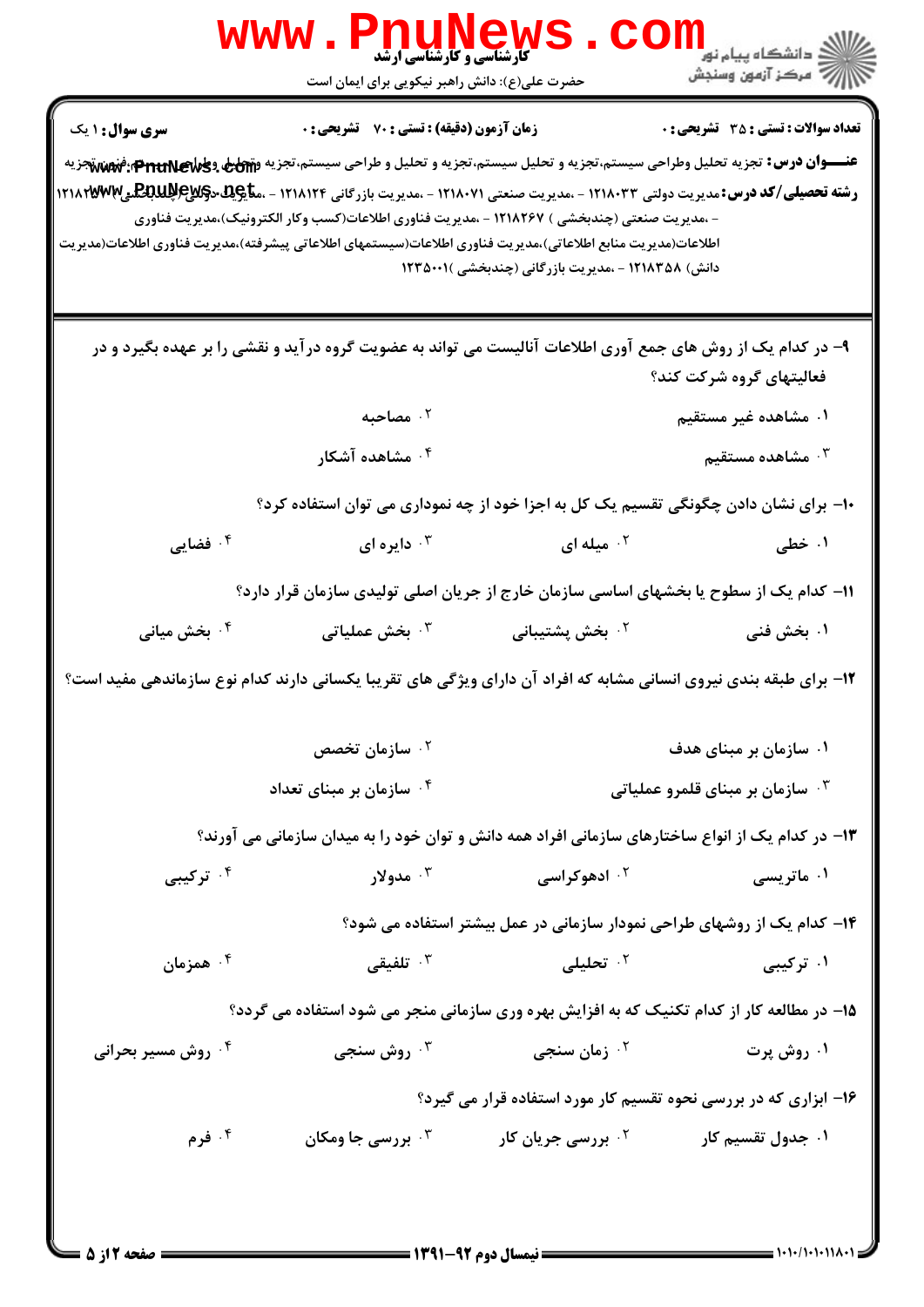|                        | Www.PnuNews                                                                                                                                                                                                                                                                                                                                                                                                     |                                                               |                                                       |  |
|------------------------|-----------------------------------------------------------------------------------------------------------------------------------------------------------------------------------------------------------------------------------------------------------------------------------------------------------------------------------------------------------------------------------------------------------------|---------------------------------------------------------------|-------------------------------------------------------|--|
|                        | حضرت علی(ع): دانش راهبر نیکویی برای ایمان است                                                                                                                                                                                                                                                                                                                                                                   |                                                               |                                                       |  |
| سری سوال : ۱ یک        | <b>زمان آزمون (دقیقه) : تستی : 70 قشریحی : 0</b><br><b>تعداد سوالات : تستي : 35 ٪ تشریحي : 0</b><br>عنـــوان درس: تجزيه تحليل وطراحي سيستم،تجزيه و تحليل سيستم،تجزيه و تحليل و طراحي سيستم،تجزيه و <del>Om</del> واللهج بات بالاست بالاست بالاست بالاست<br><b>رشته تحصیلی/کد درس:</b> مدیریت دولتی ۱۲۱۸۰۳۳ - ،مدیریت صنعتی ۱۲۱۸۰۷۱ - ،مدیریت بازرگانی ۱۲۱۸۱۲۴ - ،م <del>تا</del> چِلقخچلاچچللنجللنجلگترچم۱۲۱۸۳۳ |                                                               |                                                       |  |
|                        | - ،مدیریت صنعتی (چندبخشی ) ۱۲۱۸۲۶۷ - ،مدیریت فناوری اطلاعات(کسب وکار الکترونیک)،مدیریت فناوری<br>اطلاعات(مديريت منابع اطلاعاتي)،مديريت فناوري اطلاعات(سيستمهاي اطلاعاتي پيشرفته)،مديريت فناوري اطلاعات(مديريت                                                                                                                                                                                                   | دانش) ۱۲۱۸۳۵۸ - ،مدیریت بازرگانی (چندبخشی )۲۳۵۰۰۱             |                                                       |  |
|                        |                                                                                                                                                                                                                                                                                                                                                                                                                 |                                                               | IY− كدام گزينه هدف تهيه ليست فعاليتها مي باشد؟        |  |
|                        | ۰۲ ارزشیابی کارکنان                                                                                                                                                                                                                                                                                                                                                                                             | ۰۱ آگاهی از تعداد واقعی نیروی انسان                           |                                                       |  |
|                        | ۰۴ کسب اطلاع از اوقات اضافی کارکنان                                                                                                                                                                                                                                                                                                                                                                             |                                                               | <sup>۳.</sup> طبقه بندی وظایف انفرادی کارکنان         |  |
|                        |                                                                                                                                                                                                                                                                                                                                                                                                                 | ۱۸– آخرین مرحله تنظیم جدول تقسیم کار کدام گزینه است؟          |                                                       |  |
|                        | <sup>۲ .</sup> تهیه جدول تقسیم کار پیشنهادی                                                                                                                                                                                                                                                                                                                                                                     |                                                               | ۰۱ تهیه جدول تقسیم کار برای وضع موجود                 |  |
|                        | ۰۳ تجزیه و تحلیل جدول تقسیم کار در وضع موجود $\cdot$<br>۰۴ تهيه ليست وظايف كاركنان                                                                                                                                                                                                                                                                                                                              |                                                               |                                                       |  |
|                        |                                                                                                                                                                                                                                                                                                                                                                                                                 | ۱۹- کدام گزینه زیر در ستون دوم لیست وظایف کارکنان قید می شود؟ |                                                       |  |
| ۰۴ شرح وظیفه           | ۰ <sup>۳</sup> زمان صرف شده                                                                                                                                                                                                                                                                                                                                                                                     | <b>7 . شماره فعالیت</b>                                       | ۰۱ شماره وظیفه                                        |  |
|                        |                                                                                                                                                                                                                                                                                                                                                                                                                 |                                                               | +۲- علامت دایره در نمودار جریان کار نشانگر چیست؟      |  |
| ۰ <sup>۴</sup> بایگانی | انجام کار $\cdot$ $^{\circ}$                                                                                                                                                                                                                                                                                                                                                                                    | ۰۲ تصمیم گیری                                                 | ۰۱ بازرسی                                             |  |
|                        |                                                                                                                                                                                                                                                                                                                                                                                                                 | ۲۱– اولین مرحله بررسی نمودار جریان کار کدام گزینه است؟        |                                                       |  |
|                        | ۰ <sup>۲</sup> تعیین کار مورد نظر                                                                                                                                                                                                                                                                                                                                                                               | ۰۱ تعیین مراحل کار                                            |                                                       |  |
|                        | ۰۴ تجزیه و تحلیل نمودار                                                                                                                                                                                                                                                                                                                                                                                         | ۰ <sup>۳ ت</sup> رسیم نمودار جریان کار                        |                                                       |  |
|                        |                                                                                                                                                                                                                                                                                                                                                                                                                 |                                                               | ٢٢- كدام يک از علائم نمودار جريان كار واقعا مولد است؟ |  |
| ۰۴ فلش                 | دايره $\cdot$                                                                                                                                                                                                                                                                                                                                                                                                   | ۰۲ مربع                                                       | ۰۱ لوزي                                               |  |
|                        | ۲۳- ابزار برقراری ارتباط که برای دریافت اطلاعات خاصی به صورت مکتوب تهیه و تنظیم ًمی شود؟                                                                                                                                                                                                                                                                                                                        |                                                               |                                                       |  |
| ۰۴ آرشیو               | ۰۳ پرونده                                                                                                                                                                                                                                                                                                                                                                                                       | ۰۲ سند                                                        | ۰۱ فرم                                                |  |
|                        | ۲۴- در کدام یک از مراحل بررسی و کنترل فرم آنالیست با تجزیه و تحلیل اطلاعات موجود به بررسی نقایص ، کاستیها و                                                                                                                                                                                                                                                                                                     |                                                               | ایرادات فرمها می پردازد؟                              |  |
| ۰۴ مرحله چهارم         | ۰۳ مرحله دوم                                                                                                                                                                                                                                                                                                                                                                                                    | ۰ <sup>۲</sup> مرحله سوم                                      | ۰۱ مرحله او ل                                         |  |
|                        |                                                                                                                                                                                                                                                                                                                                                                                                                 |                                                               |                                                       |  |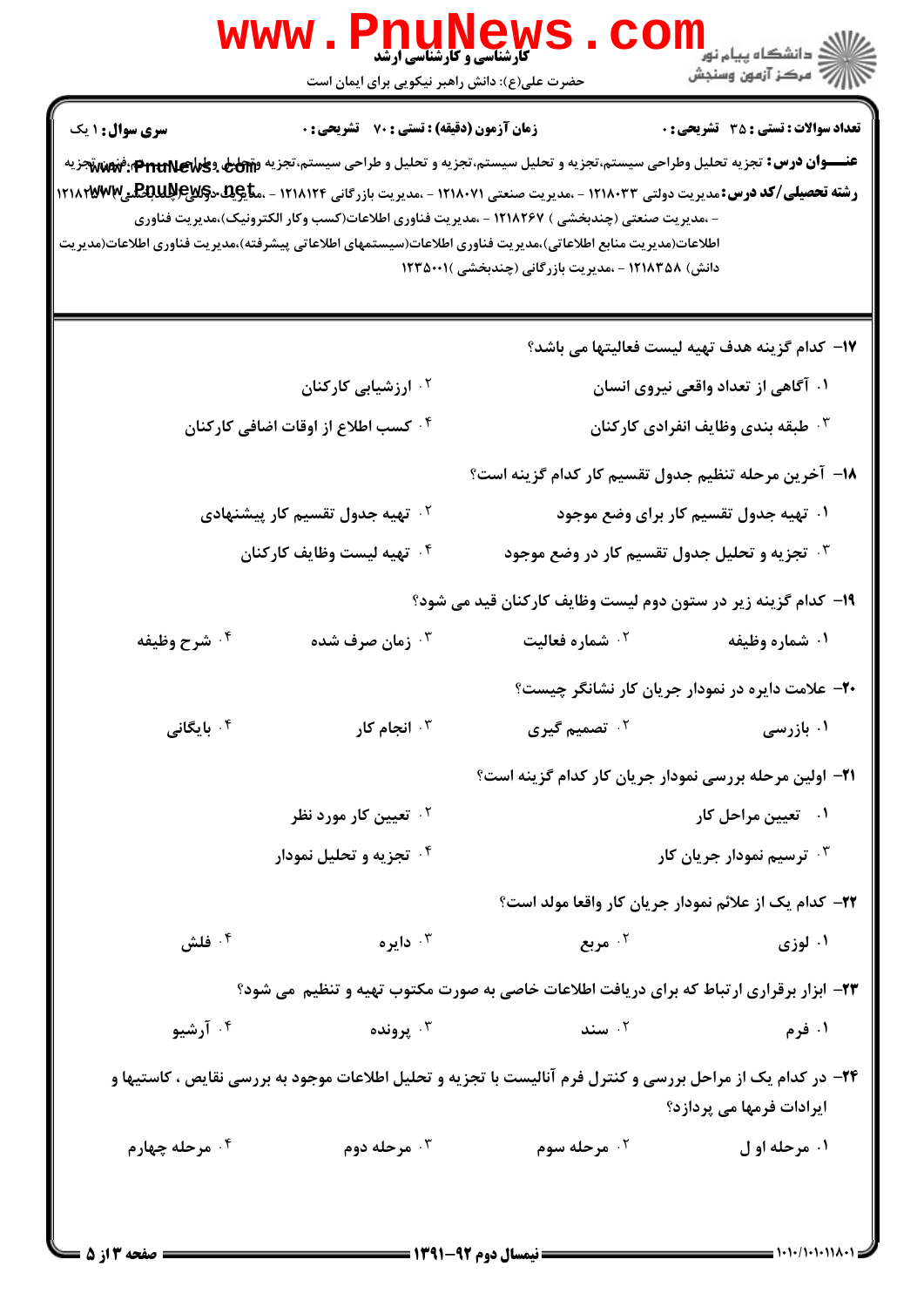|                                           | WWW.PnuNews<br>حضرت علی(ع): دانش راهبر نیکویی برای ایمان است                                                                                                                                                                                                                                                                                                                                                                                                                                                                                                                          |                                                                                                                                                                                                        | ڪ دانشڪاه پيا <sub>م</sub> نور<br><mark>√</mark> مرڪز آزمون وسنڊش                                                |
|-------------------------------------------|---------------------------------------------------------------------------------------------------------------------------------------------------------------------------------------------------------------------------------------------------------------------------------------------------------------------------------------------------------------------------------------------------------------------------------------------------------------------------------------------------------------------------------------------------------------------------------------|--------------------------------------------------------------------------------------------------------------------------------------------------------------------------------------------------------|------------------------------------------------------------------------------------------------------------------|
| <b>سری سوال :</b> ۱ یک                    | <b>زمان آزمون (دقیقه) : تستی : 70 گشریحی : 0</b><br>عنـــوان درس: تجزيه تحليل وطراحي سيستم،تجزيه و تحليل سيستم،تجزيه و تحليل و طراحي سيستم،تجزيه و <del>Zij</del> a وpt <del>u</del> nter:فههم تجزيه<br><b>رشته تحصیلی/کد درس:</b> مدیریت دولتی ۱۲۱۸۰۳۳ - ،مدیریت صنعتی ۱۲۱۸۰۷۱ - ،مدیریت بازرگانی ۱۲۱۸۱۲۴ - ،م <del>تا</del> چِلقخچیلاچکللهلکلهلکلها۱۲۱۸۳۳ - ۱۲۱۸۲۳<br>- ،مدیریت صنعتی (چندبخشی ) ۱۲۱۸۲۶۷ - ،مدیریت فناوری اطلاعات(کسب وکار الکترونیک)،مدیریت فناوری<br>اطلاعات(مديريت منابع اطلاعاتي)،مديريت فناوري اطلاعات(سيستمهاي اطلاعاتي پيشرفته)،مديريت فناوري اطلاعات(مديريت | دانش) ۱۲۱۸۳۵۸ - ،مدیریت بازرگانی (چندبخشی )۱۲۳۵۰۰۱                                                                                                                                                     | <b>تعداد سوالات : تستی : 35 ٪ تشریحی : 0</b>                                                                     |
|                                           |                                                                                                                                                                                                                                                                                                                                                                                                                                                                                                                                                                                       |                                                                                                                                                                                                        | ۲۵- کدام یک از گزینه های زیر از اهداف بررسی جا و مکان می باشد؟                                                   |
|                                           | ۰۲ صرفه جویی                                                                                                                                                                                                                                                                                                                                                                                                                                                                                                                                                                          |                                                                                                                                                                                                        | ۰۱ افزایش کارایی                                                                                                 |
|                                           | ۰ <sup>۴</sup> تعیین استاندارد نهایی                                                                                                                                                                                                                                                                                                                                                                                                                                                                                                                                                  |                                                                                                                                                                                                        | بهبود روابط کار $\cdot$                                                                                          |
| واحد اداری $\cdot$ ۴ $\cdot$<br>۰۴ پرونده | ۲۶- کدام یک از گزینه های زیر از اصولی است که در تخصیص جا و مکان باید رعایت شود؟<br>۰۳ محل استقرار واحدها و افرادی که بیشتر با ارباب رجوع سر و کار دارند باید در محلی مجزا از سایر واحدها قرار گیرد<br>۰۴ باید سعی شود به تمام کارکنان در هر پست و موقعیتی جا و مکانی از هر نظر یکسان اختصاص داده شود $\cdot$<br>واحد آموزش $\cdot$<br>۲۸- به مجموعه ای از اسناد و مدارک مربوط به یک موضوع ، شخص یا سازمان که به ترتیب خاصی در یک پوشه یا کلاسور<br>سند $\cdot^{\mathfrak{r}}$                                                                                                         | ۰۱ گردش کار تا آنجا که ممکن است از یک محل شروع و به محل دیگر ختم شود<br><sup>۲ .</sup> گردش کار تا آنجا که ممکن است به صورت دایره وار انجام شود<br>۰ <sup>۲</sup> واحد بایگانی<br>۰ <sup>۲</sup> آرشیو | 37- کدام گزینه زیر محل تجلی رازهای سازمانی است؟<br>۰۱ واحد مالی<br>نگهداری شده است را چه می گویند؟<br>۰۱ بایگانی |
|                                           | ۲۹- در کدام یک از انواع سیستم های بایگانی امور ۖ بایگانی مربوط به کل سازمان در یک واحد تشکیل می شود؟                                                                                                                                                                                                                                                                                                                                                                                                                                                                                  |                                                                                                                                                                                                        |                                                                                                                  |
|                                           | ۰ <sup>۲</sup> سیستم متمرکز                                                                                                                                                                                                                                                                                                                                                                                                                                                                                                                                                           |                                                                                                                                                                                                        | ۰۱ سیستم غیر متمرکز                                                                                              |
|                                           | ۰۴ سیستم کنترل مرکزی                                                                                                                                                                                                                                                                                                                                                                                                                                                                                                                                                                  |                                                                                                                                                                                                        | سیستم نیمه متمرکز $\cdot^{\mathsf{w}}$<br>۳۰- آخرین مرحله از مراحل روش پرت کدام یک از گزینه های زیر می باشد؟     |
| <sup>۴</sup> · تهيه ليست فعاليتها         | <b>4 - تحلیل زمانی شبکه</b>                                                                                                                                                                                                                                                                                                                                                                                                                                                                                                                                                           | ۰ <sup>۲</sup> ترسیم شبکه                                                                                                                                                                              | ۰۱ تعیین رویدادها                                                                                                |
|                                           | <b>۳۱</b> - برای محاسبه زمان کل پروژه لازم است که سه زمان تخمینی را به چند زمان تبدیل کرد؟                                                                                                                                                                                                                                                                                                                                                                                                                                                                                            |                                                                                                                                                                                                        |                                                                                                                  |
| ۰۴ سه زمان                                | ۰ <sup>۳</sup> چهار زمان                                                                                                                                                                                                                                                                                                                                                                                                                                                                                                                                                              | ۰۲ یک زمان                                                                                                                                                                                             | ۰۱ دو زمان                                                                                                       |